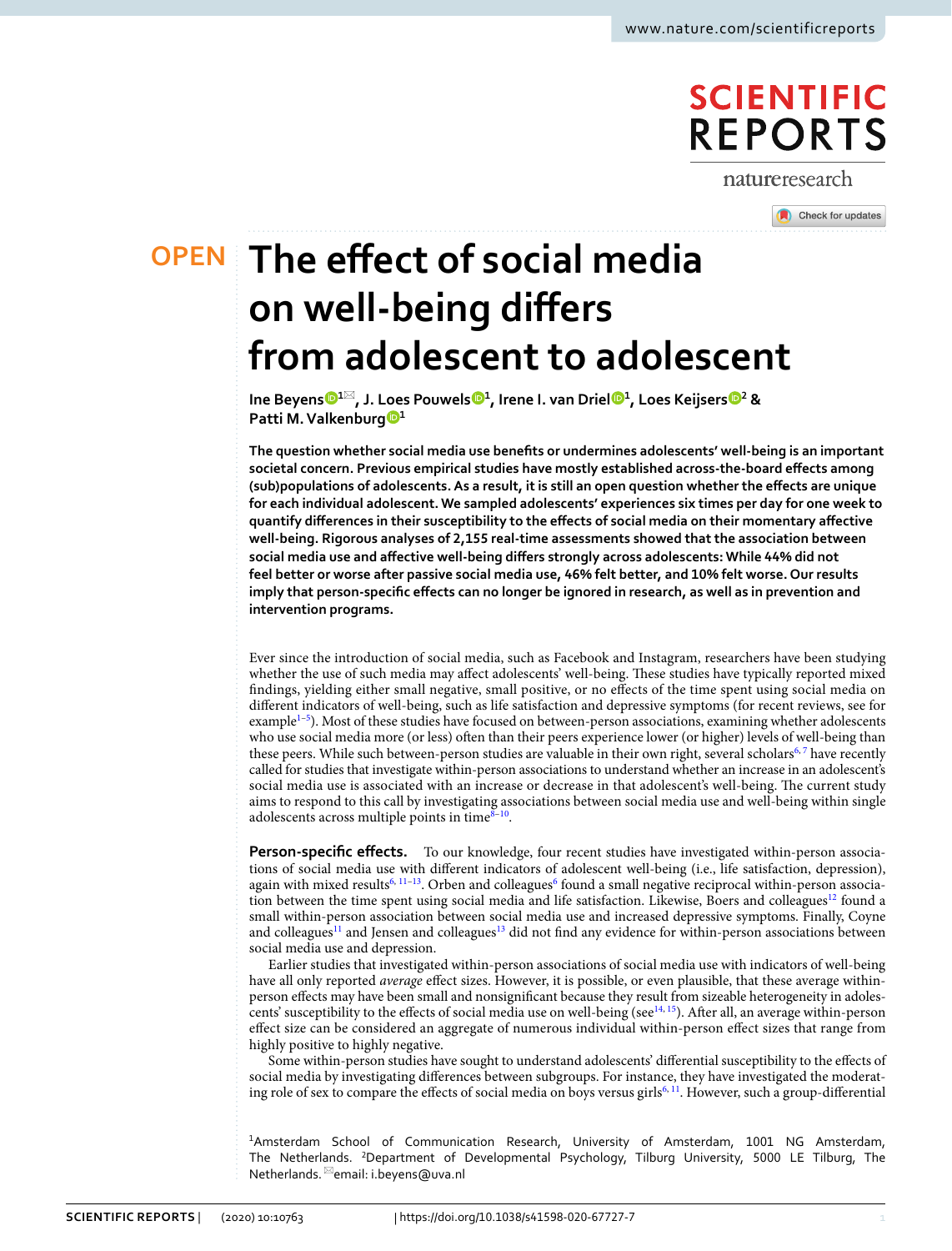approach, in which potential diferences in susceptibility are conceptualized by group-level moderators (e.g., gender, age) does not provide insights into more fine-grained differences at the level of the single individual<sup>16</sup>. Afer all, while girls and boys each represent a homogenous group in terms of sex, they may each difer on a wide array of other factors.

As such, although worthwhile, the average within-person efects of social media on well-being obtained in previous studies may have been small or non-signifcant because they are diluted across a highly heterogeneous population (or sub-population) of adolescents<sup>14, 15</sup>. In line with the proposition of media effects theories that each adolescent may have a unique susceptibility to the efects of social media[17](#page-9-11), a viable explanation for the small and inconsistent fndings in earlier studies may be that the efect of social media difers from adolescent to adolescent. The aim of the current study is to investigate this hypothesis and to obtain a better understanding of adolescents' unique susceptibility to the efects of social media on their afective well-being.

**Social media and affective well-being.** Within-person studies have provided important insights into the associations of social media use with cognitive well-being (e.g., life satisfaction<sup>6</sup>), which refers to adolescents' cognitive judgment of how satisfied they are with their life<sup>18</sup>. However, the associations of social media use with adolescents' affective well-being (i.e., adolescents' affective evaluations of their moods and emotions<sup>[18](#page-9-12)</sup>) are still unknown. In addition, while earlier within-person studies have focused on associations with trait-like concep-tualizations of well-being<sup>[11](#page-9-5)–13</sup>, that is, adolescents' average well-being across specific time periods<sup>18</sup>, there is a lack of studies that focus on well-being as a momentary affective state. Therefore, we extend previous research by examining the association between adolescents' social media use and their momentary afective well-being. Like earlier experience sampling (ESM) studies among adults<sup>19, 20</sup>, we measured adolescents' momentary affective well-being with a single item. Adolescents' momentary afective well-being was defned as their current feelings of happiness, a commonly used question to measure well-being $2^{1,22}$ , which has high convergent validity, as evidenced by the strong correlations with the presence of positive afect and absence of negative afect.

To assess adolescents' momentary afective well-being (henceforth referred to as well-being), we conducted a week-long ESM study among 63 middle adolescents ages 14 and 15. Six times a day, adolescents were asked to complete a survey using their own mobile phone, covering 42 assessments per adolescent, assessing their afective well-being and social media use. In total, adolescents completed 2,155 assessments (83.2% average compliance).

We focused on middle adolescence, since this is the period in life characterized by most signifcant fuctua-tions in well-being<sup>[23,](#page-9-17) 24</sup>. Also, in comparison to early and late adolescents, middle adolescents are more sensitive to reactions from peers and have a strong tendency to compare themselves with others on social media and beyond. Because middle adolescents typically use different social media platforms, in a complementary way<sup>[25](#page-9-19)-2</sup> each adolescent reported on his/her use of the three social media platforms that s/he used most frequently out of the fve most popular social media platforms among adolescents: WhatsApp, followed by Instagram, Snapchat, YouTube, and, finally, the chat function of games<sup>[28](#page-9-21)</sup>. In addition to investigating the association between overall social media use and well-being (i.e., the summed use of adolescents' three most frequently used platforms), we examined the unique associations of the two most popular platforms, WhatsApp and Instagram<sup>28</sup>

Like previous studies on social media use and well-being, we distinguished between active social media use (i.e., "activities that facilitate direct exchanges with others["29](#page-9-22)) and passive social media use (i.e., "consuming information without direct exchanges"[29](#page-9-22)). Within-person studies among young adults have shown that passive but not active social media use predicts decreases in well-being<sup>[29](#page-9-22)</sup>. Therefore, we examined the unique associations of adolescents' overall active and passive social media use with their well-being, as well as active and passive use of Instagram and WhatsApp, specifcally. We investigated categorical associations, that is, whether adolescents would feel better or worse if they had actively or passively used social media. And we investigated dose–response associations to understand whether adolescents' well-being would change as a function of the time they had spent actively or passively using social media.

The hypotheses and the design, sampling and analysis plan were preregistered prior to data collection and are available on the Open Science Framework, along with the code used in the analyses ([https://osf.io/nhks2\)](https://osf.io/nhks2). For details about the design of the study and analysis approach, see Methods.

#### **Results**

In more than half of all assessments (68.17%), adolescents had used social media (i.e., one or more of their three favorite social media platforms), either in an active or passive way. Instagram (50.90%) and WhatsApp (53.52%) were used in half of all assessments. Passive use of social media (66.21% of all assessments) was more common than active use (50.86%), both on Instagram (48.48% vs. 20.79%) and WhatsApp (51.25% vs. 40.07%).

Strong positive between-person correlations were found between the duration of active and passive social media use (overall: *r*=0.69, *p*<0.001; Instagram: *r*=0.38, *p*<0.01; WhatsApp: *r*=0.85, *p*<0.001): Adolescents who had spent more time actively using social media than their peers, had also spent more time passively using social media than their peers. Likewise, strong positive within-person correlations were found between the duration of active and passive social media use (overall: *r*=0.63, *p*<0.001; Instagram: *r*=0.37, *p*<0.001; WhatsApp:  $r=0.57$ ,  $p<0.001$ ): The more time an adolescent had spent actively using social media at a certain moment, the more time s/he had also spent passively using social media at that moment.

Table [1](#page-2-0) displays the average number of minutes that adolescents had spent using social media in the past hour at each assessment, and the zero-order between- and within-person correlations between the duration of social media use and well-being. At the between-person level, the duration of active and passive social media use was not associated with well-being: Adolescents who had spent more time actively or passively using social media than their peers did not report signifcantly higher or lower levels of well-being than their peers. At the within-person level, signifcant but weak positive correlations were found between the duration of active and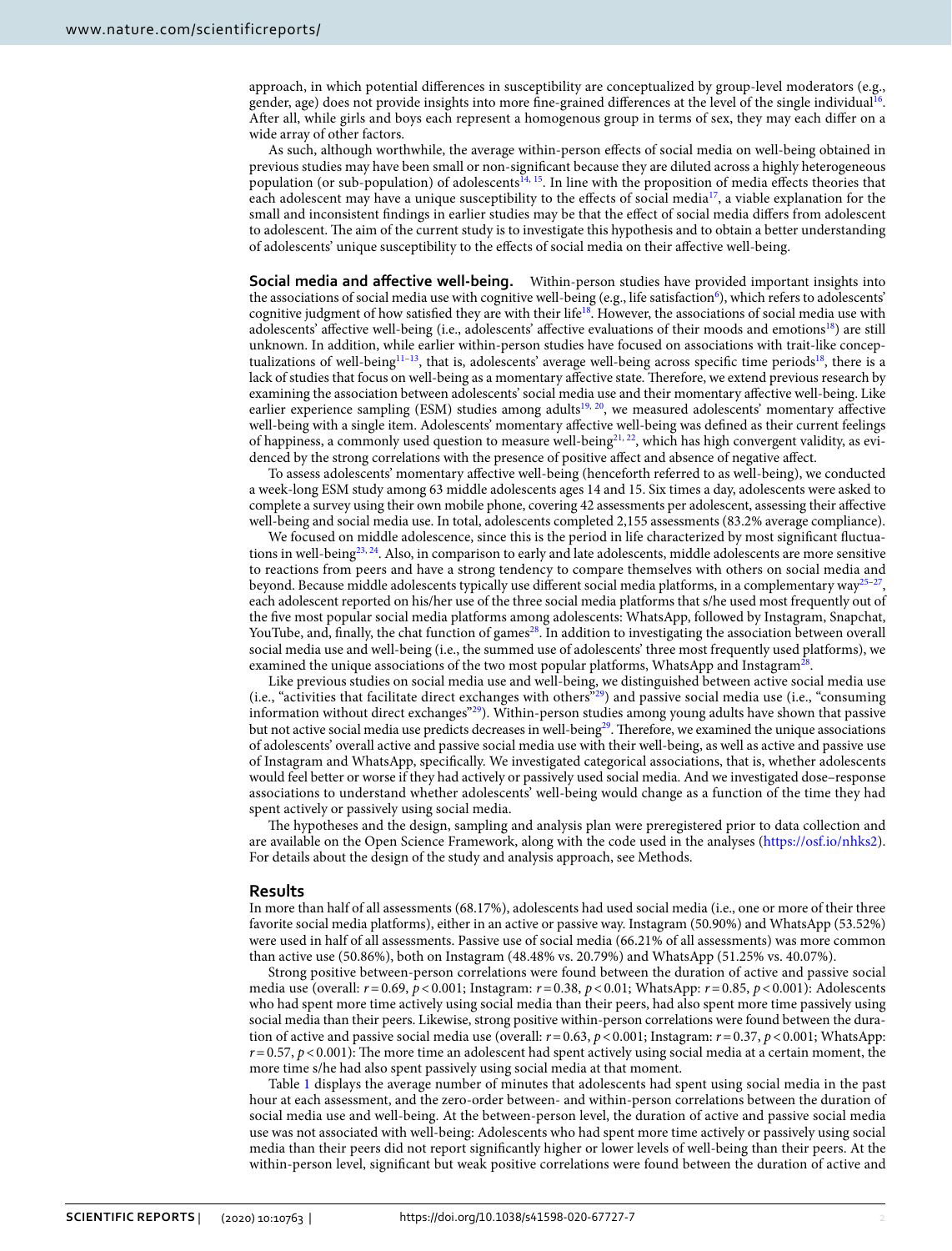|                                              | M(SD)        | Well-being between-person | Well-being within-person |
|----------------------------------------------|--------------|---------------------------|--------------------------|
| Well-being                                   | 5.61(0.75)   |                           | -                        |
| Duration of overall active social media use  | 12.47(11.49) | .06                       | $09**$                   |
| Duration of overall passive social media use | 19.71 (8.95) | .17                       | $.07*$                   |
| Duration of active Instagram use             | 5.15(6.69)   | $-.03$                    | .04                      |
| Duration of passive Instagram use            | 9.39(4.84)   | $-.07$                    | .03                      |
| Duration of active WhatsApp use              | 5.34(4.14)   | .08                       | .04                      |
| Duration of passive WhatsApp use             | 7.34(3.69)   | .01                       | $09***$                  |

<span id="page-2-0"></span>**Table 1.** Means, standard deviations, and zero-order between-person and within-person correlations for well-being and duration of use. Means were calculated at the between-person level and represent the average number of minutes that adolescents had spent using social media in the past hour across assessments during which adolescents had used social media/Instagram/WhatsApp in the past hour*.* All correlations are based on the assessments during which participants had used social media/Instagram/WhatsApp, either actively or passively. *N*=63 for active and passive overall social media use; *N*=60 for active and passive Instagram use; *N*=63 for active and passive WhatsApp use.  $*p$ <.05.  $**p$ <.01.  $**p$ <.001.

|                                | <b>Categorical associations</b><br>Use versus no use<br>$(N$ participants = 63; N assessments = 2,155) |       |                  |         |                                   |       |                  |                                  | Dose-response associations<br>Duration of use<br>$(N$ participants = 63; N assessments = 1,474) |                  |                                   |                  |          |                  |  |  |
|--------------------------------|--------------------------------------------------------------------------------------------------------|-------|------------------|---------|-----------------------------------|-------|------------------|----------------------------------|-------------------------------------------------------------------------------------------------|------------------|-----------------------------------|------------------|----------|------------------|--|--|
|                                | Model 1A<br><b>Fixed effects</b>                                                                       |       |                  |         | Model 1B<br><b>Random</b> effects |       |                  | Model 2A<br><b>Fixed effects</b> |                                                                                                 |                  | Model 2B<br><b>Random</b> effects |                  |          |                  |  |  |
|                                | $\boldsymbol{B}$                                                                                       | (SE)  | $\boldsymbol{p}$ | $\beta$ | $\boldsymbol{B}$                  | (SE)  | $\boldsymbol{p}$ | $\boldsymbol{B}$                 | (SE)                                                                                            | $\boldsymbol{p}$ | $\beta$                           | $\boldsymbol{B}$ | (SE)     | $\boldsymbol{p}$ |  |  |
| <b>Fixed part</b>              |                                                                                                        |       |                  |         |                                   |       |                  |                                  |                                                                                                 |                  |                                   |                  |          |                  |  |  |
| Intercept                      | 5.60                                                                                                   | (.10) | < .001           | 7.63    | 5.60                              | (.10) | $-.001$          | 5.66                             | (.09)                                                                                           | < .001           | 8.05                              | 5.66             | (.09)    | $-.001$          |  |  |
| Assessment (WP)                | .09                                                                                                    | (.04) | .020             | .09     | .09                               | (.04) | .015             | .07                              | (.04)                                                                                           | .094             | .07                               | .06              | (.04)    | .091             |  |  |
| Passive use (WP)               | .14                                                                                                    | (.09) | .111             | .06     | .14                               | (.09) | .114             | .03                              | (.03)                                                                                           | .270             | .04                               | .03              | (.03)    | .243             |  |  |
| Active use (WP)                | .14                                                                                                    | (.08) | .096             | .05     | .15                               | (.08) | .058             | .07                              | (.04)                                                                                           | .040             | .07                               | .07              | (.04)    | .053             |  |  |
| Random part                    |                                                                                                        |       |                  |         |                                   |       |                  |                                  |                                                                                                 |                  |                                   |                  |          |                  |  |  |
| $\sigma^2$ residual (WP)       | 1.16                                                                                                   | (.11) | < .001           |         | 1.13                              | (.11) | $-.001$          | 1.10                             | (.11)                                                                                           | < .001           |                                   | 1.08             | (.11)    | < .001           |  |  |
| $\sigma^2$ between-person (BP) | .54                                                                                                    | (.08) | < 0.001          |         | .54                               | (.08) | < .001           | .49                              | (.09)                                                                                           | < .001           |                                   | .50              | (.09)    | $-.001$          |  |  |
| $\sigma^2$ passive use (BP)    |                                                                                                        |       |                  |         | .11                               | (.05) | .015             |                                  |                                                                                                 |                  |                                   | $-.01$           | (.01)    | .333             |  |  |
| $\sigma^2$ active use (BP)     |                                                                                                        |       |                  |         | .05                               | (.06) | .209             |                                  |                                                                                                 |                  |                                   | .01              | (.01)    | .221             |  |  |
| Model fit                      |                                                                                                        |       |                  |         |                                   |       |                  |                                  |                                                                                                 |                  |                                   |                  |          |                  |  |  |
| Deviance                       | 6,616.58                                                                                               |       |                  |         | 6,603.86                          |       |                  | 4,470.03                         |                                                                                                 |                  |                                   | 4,467.78         |          |                  |  |  |
| AIC                            | 6,628.58                                                                                               |       |                  |         | 6,619.86                          |       |                  | 4,482.03                         |                                                                                                 |                  |                                   | 4,483.78         |          |                  |  |  |
| BIC                            | 6,662.63                                                                                               |       |                  |         | 6,665.26                          |       |                  |                                  | 4,513.80                                                                                        |                  |                                   |                  | 4,526.14 |                  |  |  |
| $Chi2$ (df)                    |                                                                                                        |       |                  |         | 17.52(2)                          |       | $-.001$          |                                  | 2.62(2)                                                                                         |                  |                                   |                  |          | .270             |  |  |

<span id="page-2-1"></span>**Table 2.** Within-person associations between adolescents' overall use of social media and well-being. For investigating the categorical associations, the passive and active use predictors were dummy coded (passive use:  $0 =$  no passive use of social media;  $1 =$  passive use of social media; and active use:  $0 =$  no active use of social media; 1=active use of social media, respectively). WP=within-person; BP=between-person. All predictors were person-mean centered. Models for the duration of use only include assessments during which participants had used social media, either actively or passively. *p*-values of the fxed part of the model are twosided, *p*-values of the random part of the model are one-sided.

passive overall social media use and well-being. This indicates that adolescents felt somewhat better at moments when they had spent more time actively or passively using social media (overall), compared to moments when they had spent less time actively or passively using social media. When looking at specifc platforms, a positive correlation was only found for passive WhatsApp use, but not for active WhatsApp use, and not for active and passive Instagram use.

Average and person-specific effects. The within-person associations of social media use with wellbeing and diferences in these associations were tested in a series of multilevel models. We ran separate models for overall social media use (i.e., active use and passive use of adolescents' three favorite social media platforms, see Table [2\)](#page-2-1), Instagram use (see Table [3](#page-3-0)), and WhatsApp use (see Table [4\)](#page-3-1). In a frst step we examined the average categorical associations for each of these three social media uses using fxed efects models (Models 1A, 3A, and 5A) to investigate whether, on average, adolescents would feel better or worse at moments when they had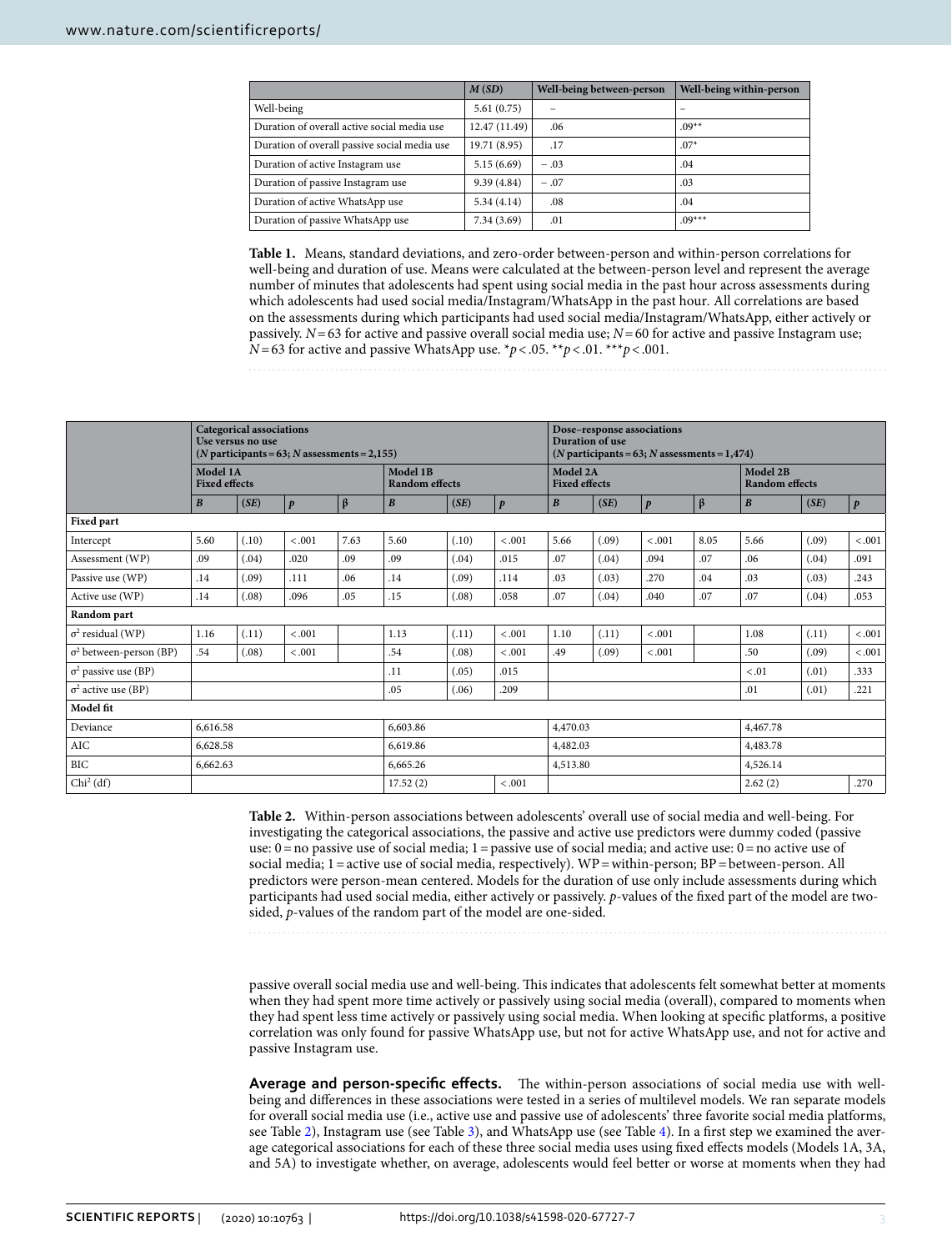|                                | <b>Categorical associations</b><br>Use versus no use<br>$(N$ participants = 60; N assessments = 2,112) |       |                  |         |                                   |       |                  |                                  | Dose-response associations<br>Duration of use<br>$(N$ participants = 60; N assessments = 1,075) |                  |                                   |                  |       |                  |  |  |
|--------------------------------|--------------------------------------------------------------------------------------------------------|-------|------------------|---------|-----------------------------------|-------|------------------|----------------------------------|-------------------------------------------------------------------------------------------------|------------------|-----------------------------------|------------------|-------|------------------|--|--|
|                                | Model 3A<br><b>Fixed effects</b>                                                                       |       |                  |         | Model 3B<br><b>Random</b> effects |       |                  | Model 4A<br><b>Fixed effects</b> |                                                                                                 |                  | Model 4B<br><b>Random</b> effects |                  |       |                  |  |  |
|                                | $\boldsymbol{B}$                                                                                       | (SE)  | $\boldsymbol{p}$ | $\beta$ | $\boldsymbol{B}$                  | (SE)  | $\boldsymbol{p}$ | $\boldsymbol{B}$                 | (SE)                                                                                            | $\boldsymbol{p}$ | $\beta$                           | $\boldsymbol{B}$ | (SE)  | $\boldsymbol{p}$ |  |  |
| <b>Fixed part</b>              |                                                                                                        |       |                  |         |                                   |       |                  |                                  |                                                                                                 |                  |                                   |                  |       |                  |  |  |
| Intercept                      | 5.64                                                                                                   | (.10) | < .001           | 7.89    | 5.64                              | (.10) | < .001           | 5.69                             | (.10)                                                                                           | < .001           | 7.62                              | 5.69             | (.10) | < .001           |  |  |
| Assessment (WP)                | .08                                                                                                    | (.04) | .031             | .09     | .08                               | (.04) | .033             | .05                              | (.05)                                                                                           | .347             | .09                               | .05              | (.05) | .276             |  |  |
| Passive use (WP)               | .15                                                                                                    | (.07) | .027             | .14     | .15                               | (.07) | .041             | .03                              | (.07)                                                                                           | .695             | .14                               | .06              | (.07) | .440             |  |  |
| Active use (WP)                | .14                                                                                                    | (.09) | .137             | .13     | .13                               | (.09) | .164             | .05                              | (.06)                                                                                           | .428             | .06                               | .01              | (.07) | .879             |  |  |
| Random part                    |                                                                                                        |       |                  |         |                                   |       |                  |                                  |                                                                                                 |                  |                                   |                  |       |                  |  |  |
| $\sigma^2$ residual (WP)       | 1.18                                                                                                   | (.11) | < .001           |         | 1.17                              | (.10) | < 0.001          | 1.11                             | (.12)                                                                                           | < .001           |                                   | 1.07             | (.12) | < .001           |  |  |
| $\sigma^2$ between-person (BP) | .54                                                                                                    | (.08) | < .001           |         | .54                               | (.08) | < 0.001          | .47                              | (.08)                                                                                           | < .001           |                                   | .47              | (.08) | < .001           |  |  |
| $\sigma^2$ passive use (BP)    |                                                                                                        |       |                  |         | .02                               | (.05) | .335             |                                  |                                                                                                 |                  | .06                               | (.04)            | .068  |                  |  |  |
| $\sigma^2$ active use (BP)     |                                                                                                        |       |                  |         | .05                               | (.07) | .217             |                                  |                                                                                                 |                  | .04                               | (.04)            | .142  |                  |  |  |
| Model fit                      |                                                                                                        |       |                  |         |                                   |       |                  |                                  |                                                                                                 |                  |                                   |                  |       |                  |  |  |
| Deviance                       | 6,503.54                                                                                               |       |                  |         | 6,501.67                          |       |                  | 3,287.59                         |                                                                                                 |                  |                                   | 3,279.66         |       |                  |  |  |
| $\rm AIC$                      | 6,515.54                                                                                               |       |                  |         | 6,517.67                          |       |                  | 3,299.59                         |                                                                                                 |                  |                                   | 3,295.33         |       |                  |  |  |
| BIC                            | 6,549.48                                                                                               |       |                  |         | 6,562.91                          |       |                  | 3,329.47                         |                                                                                                 |                  |                                   | 3,335.17         |       |                  |  |  |
| $Chi2$ (df)                    |                                                                                                        |       |                  |         | 1.37(2)                           |       | .503             |                                  | 19.92(2)                                                                                        |                  |                                   |                  |       | $-.001$          |  |  |

<span id="page-3-0"></span>**Table 3.** Within-person associations between adolescents' use of Instagram and well-being. For investigating the categorical associations, the passive and active use predictors were dummy coded (passive use:  $0 = no$ ) passive use of Instagram;  $1 =$  passive use of Instagram; and active use:  $0 =$  no active use of Instagram;  $1 =$  active use of Instagram, respectively). WP = within-person; BP = between-person. All predictors were personmean centered. Models for the duration of use only include assessments during which participants had used Instagram, either actively or passively. *p*-values of the fxed part of the model are two-sided, *p*-values of the random part of the model are one-sided.

|                                | <b>Categorical associations</b><br>Use versus no use<br>$(N$ participants = 63; N assessments = 2,154) |       |                  |          |                                   |       |                  |                                  | Dose-response associations<br><b>Duration of use</b><br>$(N$ participants = 62; N assessments = 1,179) |                  |                                   |                  |       |                  |  |  |
|--------------------------------|--------------------------------------------------------------------------------------------------------|-------|------------------|----------|-----------------------------------|-------|------------------|----------------------------------|--------------------------------------------------------------------------------------------------------|------------------|-----------------------------------|------------------|-------|------------------|--|--|
|                                | Model 5A<br><b>Fixed effects</b>                                                                       |       |                  |          | Model 5B<br><b>Random</b> effects |       |                  | Model 6A<br><b>Fixed effects</b> |                                                                                                        |                  | Model 6B<br><b>Random</b> effects |                  |       |                  |  |  |
|                                | $\boldsymbol{B}$                                                                                       | (SE)  | $\boldsymbol{p}$ | $\beta$  | $\boldsymbol{B}$                  | (SE)  | $\boldsymbol{p}$ | $\boldsymbol{B}$                 | (SE)                                                                                                   | $\boldsymbol{p}$ | $\beta$                           | $\boldsymbol{B}$ | (SE)  | $\boldsymbol{p}$ |  |  |
| <b>Fixed part</b>              |                                                                                                        |       |                  |          |                                   |       |                  |                                  |                                                                                                        |                  |                                   |                  |       |                  |  |  |
| Intercept                      | 5.60                                                                                                   | (.10) | < .001           | 7.62     | 5.60                              | (.11) | < .001           | 5.69                             | (.09)                                                                                                  | < .001           | 7.62                              | 5.69             | (.09) | < .001           |  |  |
| Assessment (WP)                | .08                                                                                                    | (.04) | .023             | .09      | .09                               | (.04) | .019             | .09                              | (.04)                                                                                                  | .049             | .09                               | .09              | (.04) | .047             |  |  |
| Passive use (WP)               | .16                                                                                                    | (.05) | .001             | .14      | .22                               | (.09) | .022             | .18                              | (.05)                                                                                                  | $-.001$          | .14                               | .18              | (.04) | < .001           |  |  |
| Active use (WP)                | .06                                                                                                    | (.07) | .364             | .06      | .02                               | (.09) | .810             | $-.05$                           | (.06)                                                                                                  | .444             | .06                               | $-.05$           | (.05) | .258             |  |  |
| Random part                    |                                                                                                        |       |                  |          |                                   |       |                  |                                  |                                                                                                        |                  |                                   |                  |       |                  |  |  |
| $\sigma^2$ residual (WP)       | 1.16                                                                                                   | (.11) | $-.001$          |          | 1.15                              | (.11) | $-.001$          | 1.10                             | (.11)                                                                                                  | $-.001$          |                                   | 1.10             | (.12) | < .001           |  |  |
| $\sigma^2$ between-person (BP) | .54                                                                                                    | (.08) | < .001           |          | .54                               | (.08) | < .001           | .47                              | (.09)                                                                                                  | $-.001$          |                                   | .47              | (.09) | < .001           |  |  |
| $\sigma^2$ passive use (BP)    |                                                                                                        |       |                  |          | .04                               | (.08) | .296             |                                  |                                                                                                        |                  |                                   | $-.01$           | (.01) | .440             |  |  |
| $\sigma^2$ active use (BP)     |                                                                                                        |       |                  |          | .02                               | (.05) | .360             |                                  |                                                                                                        |                  |                                   | < 0.01           | (.01) | .310             |  |  |
| Model fit                      |                                                                                                        |       |                  |          |                                   |       |                  |                                  |                                                                                                        |                  |                                   |                  |       |                  |  |  |
| Deviance                       | 6,615.24                                                                                               |       |                  |          | 6,613.47                          |       |                  | 3,590.86                         |                                                                                                        |                  |                                   | 3,591.40         |       |                  |  |  |
| AIC                            | 6,627.24                                                                                               |       |                  | 6,629.47 |                                   |       | 3,602.86         |                                  |                                                                                                        |                  | 3,607.40                          |                  |       |                  |  |  |
| BIC                            | 6,661.29                                                                                               |       |                  |          | 6,674.87                          |       |                  | 3,633.30                         |                                                                                                        |                  |                                   | 3,647.98         |       |                  |  |  |
| $Chi2$ (df)                    |                                                                                                        |       |                  |          | 1.14(2)                           |       | .566             | 2.81(2)                          |                                                                                                        |                  |                                   | .245             |       |                  |  |  |

<span id="page-3-1"></span>**Table 4.** Within-person associations between adolescents' use of WhatsApp and well-being. For investigating the categorical associations, the passive and active use predictors were dummy coded (passive use:  $0 = no$ ) passive use of WhatsApp; 1=passive use of WhatsApp; and active use: 0=no active use of WhatsApp; 1=active use of WhatsApp, respectively). WP = within-person; BP = between-person. All predictors were personmean centered. Models for the duration of use only include assessments during which participants had used WhatsApp, either actively or passively. *p*-values of the fxed part of the model are two-sided, *p*-values of the random part of the model are one-sided.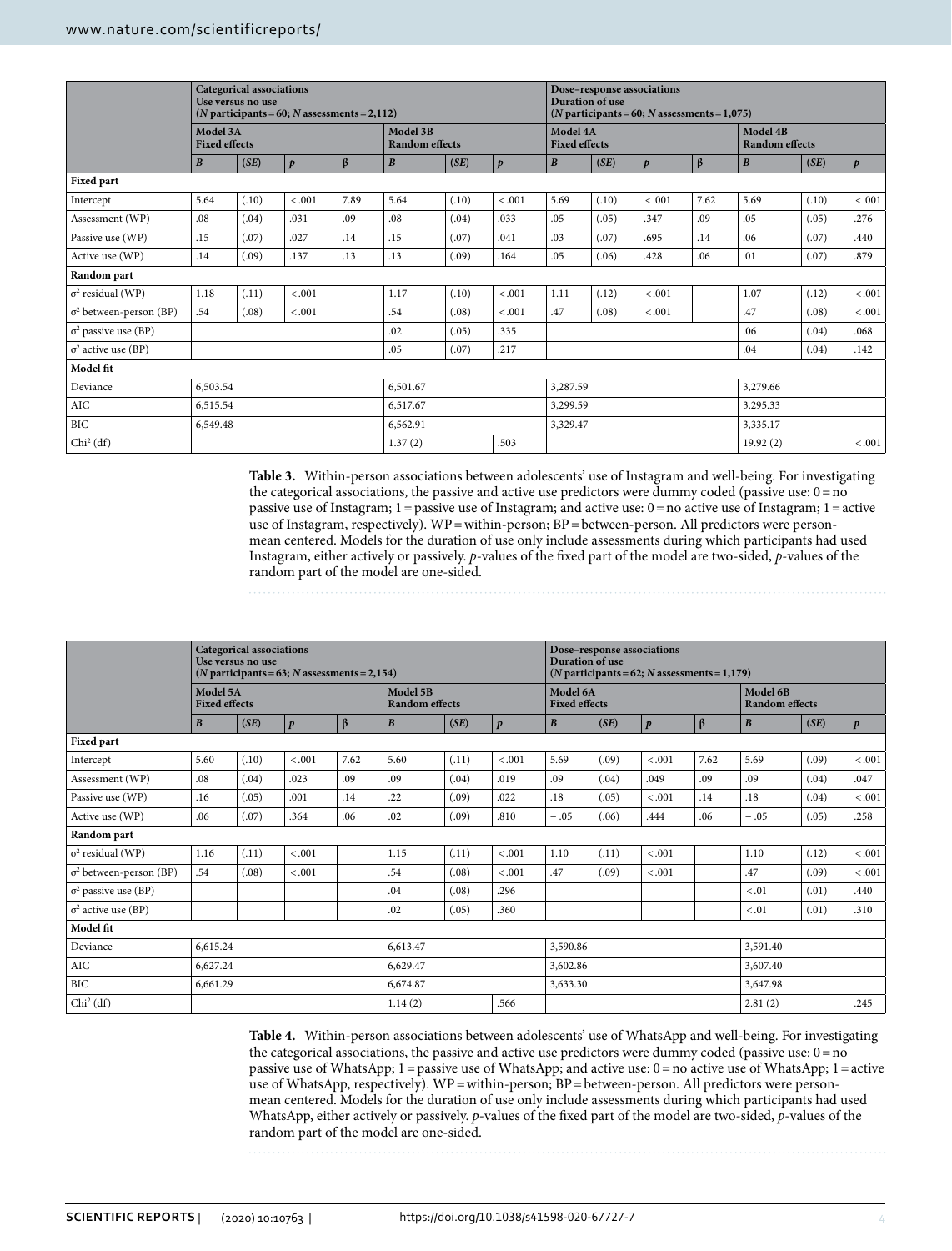used social media compared to moments when they had not (i.e., categorical predictors: active use versus no active use, and passive use versus no passive use). In a second step, we examined heterogeneity in the withinperson categorical associations by adding random slopes to the fxed efects models (Models 1B, 3B, and 5B). Next, we examined the average dose–response associations using fxed efects models (Models 2A, 4A, and 6A), to investigate whether, on average, adolescents would feel better or worse when they had spent more time using social media (i.e., continuous predictors: duration of active use and duration of passive use). Finally, we examined heterogeneity in the within-person dose–response associations by adding random slopes to the fxed efects models (Models 2B, 4B, and 6B).

*Overall social media use..* The model with the categorical predictors (see Table [2;](#page-2-1) Model 1A) showed that, on average, there was no association between overall use and well-being: Adolescents' well-being did not increase or decrease at moments when they had used social media, either in a passive or active way. However, evidence was found that the association of passive (but not active) social media use with well-being difered from adolescent to adolescent (Model 1B), with efect sizes ranging from − 0.24 to 0.68. For 44.26% of the adolescents the association was non-existent to small (− 0.10<*r*<0.10). However, for 45.90% of the adolescents there was a weak (0.10<*r*<0.20; 8.20%), moderate (0.20<*r*<0.30; 22.95%) or even strong positive (*r*≥0.30; 14.75%) association between overall passive social media use and well-being, and for almost one in ten (9.84%) adolescents there was a weak (− 0.20<*r*<− 0.10; 6.56%) or moderate negative (− 0.30<*r*<− 0.20; 3.28%) association.

The model with continuous predictors (Model 2A) showed that, on average, there was a significant dose–response association for active use. At moments when adolescents had used social media, the time they spent *actively* (but not passively) using social media was positively associated with well-being: Adolescents felt better at moments when they had spent more time sending messages, posting, or sharing something on social media. The associations of the time spent actively and passively using social media with well-being did not differ across adolescents (Model 2B).

*Instagram use.* As shown in Model 3A in Table [3,](#page-3-0) on average, there was a signifcant categorical association between *passive* (but not active) Instagram use and well-being: Adolescents experienced an increase in wellbeing at moments when they had *passively* used Instagram (i.e., viewing posts/stories of others). Adolescents did not experience an increase or decrease in well-being when they had *actively* used Instagram. The associations of passive and active Instagram use with well-being did not difer across adolescents (Model 3B).

On average, no signifcant dose–response association was found for Instagram use (Model 4A): At moments when adolescents had used Instagram, the time adolescents spent using Instagram (either actively or passively) was not associated with their well-being. However, evidence was found that the association of the time spent *passively* using Instagram differed from adolescent to adolescent (Model 4B), with effect sizes ranging from − 0.48 to 0.27. For most adolescents (73.91%) the association was non-existent to small (− 0.10<*r*<0.10), but for almost one in fve adolescents (17.39%) there was a weak (0.10<*r*<0.20; 10.87%) or moderate (0.20<*r*<0.30; 6.52%) positive association, and for almost one in ten adolescents (8.70%) there was a weak (− 0.20 <*r*<− 0.10; 2.17%), moderate (− 0.30<*r*<− 0.20; 4.35%), or strong (*r*≤− 0.30; 2.17%) negative association. Figure [1](#page-5-0) illustrates these diferences in the dose–response associations.

*WhatsApp use.* As shown in Model 5A in Table [4,](#page-3-1) just as for Instagram, we found that, on average, there was a signifcant categorical association between *passive* (but not active) WhatsApp use and well-being: Adolescents reported that they felt better at moments when they had *passively* used WhatsApp (i.e., read WhatsApp messages). For *active* WhatsApp use, no signifcant association was found. Also, in line with the results for Instagram use, no diferences were found regarding the associations of active and passive WhatsApp use (Model 5B).

In addition, a signifcant dose–response association was found for *passive* (but not active) use (Model 6A). At moments when adolescents had used WhatsApp, we found that, on average, the time adolescents spent *passively* using WhatsApp was positively associated with well-being: Adolescents felt better at moments when they had spent more time reading WhatsApp messages. The time spent *actively* using WhatsApp was not associated with well-being. No diferences were found in the dose–response associations of active and passive WhatsApp use (Model 6B).

### **Discussion**

Tis preregistered study investigated adolescents' unique susceptibility to the efects of social media. We found that the associations of passive (but not active) social media use with well-being difered substantially from adolescent to adolescent, with efect sizes ranging from moderately negative (− 0.24) to strongly positive (0.68). While 44.26% of adolescents did not feel better or worse if they had passively used social media, 45.90% felt better, and a small group felt worse (9.84%). In addition, for Instagram the majority of adolescents (73.91%) did not feel better or worse when they had spent more time viewing post or stories of others, whereas some felt better (17.39%), and others (8.70%) felt worse.

These findings have important implications for social media effects research, and media effects research more generally. For decades, researchers have argued that people differ in their susceptibility to the effects of media<sup>17</sup>, leading to numerous investigations of such differential susceptibility. These investigations have typically focused on moderators, based on variables such as sex, age, or personality. Yet, over the years, studies have shown that such moderators appear to have little power to explain how individuals difer in their susceptibility to media efects, probably because a group-diferential approach does not account for the possibility that media users may difer across a range of factors, that are not captured by only one (or a few) investigated moderator variables.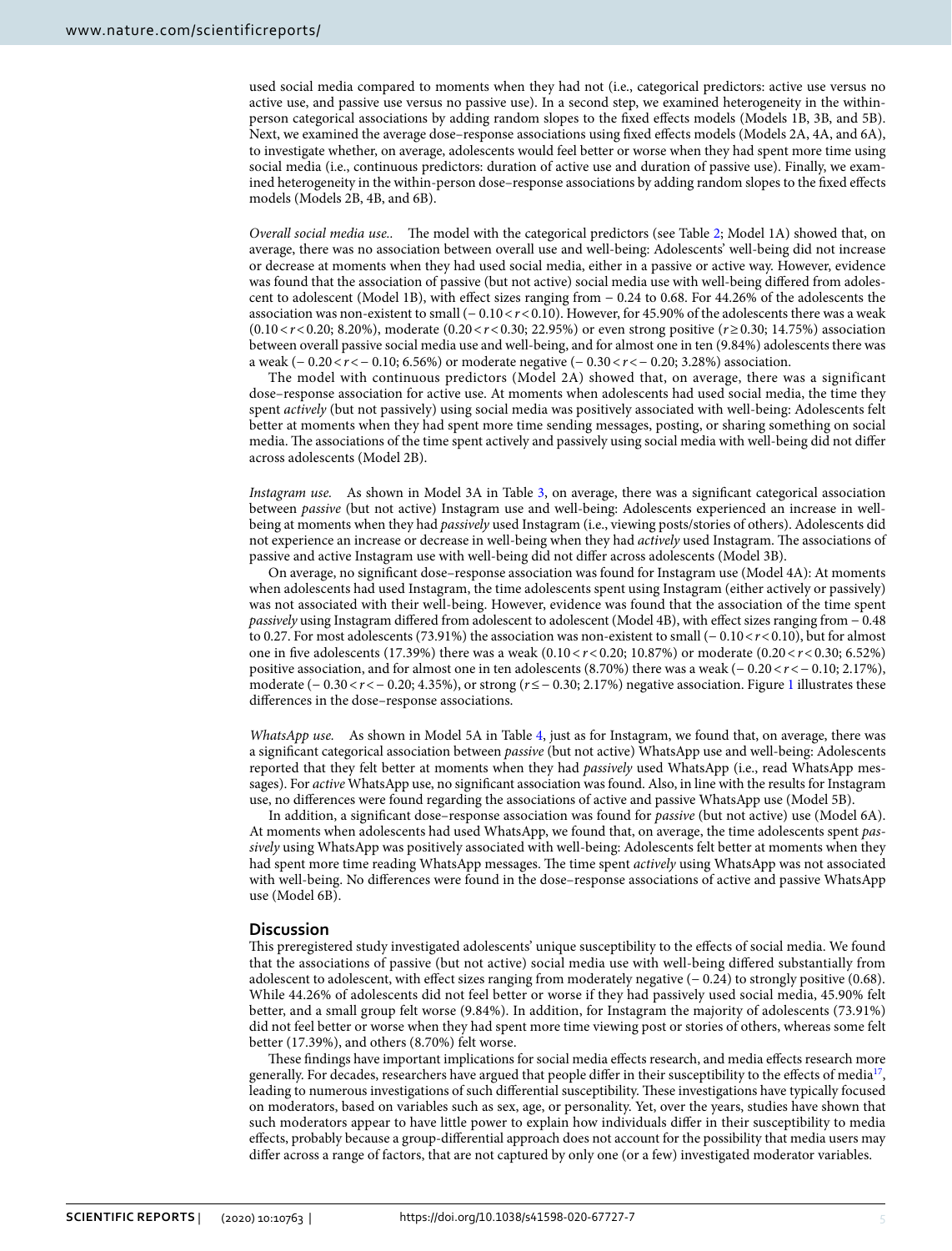

<span id="page-5-0"></span>Figure 1. The dose–response association between passive Instagram use (in minutes per hour) and affective well-being for each individual adolescent  $(n=46)$ . Red lines represent significant negative within-person associations, green lines represent signifcant positive within-person associations, and gray lines represent nonsignifcant within-person associations. A graph was created for each participant who had completed at least 10 assessments. A total of 13 participants were excluded because they had completed less than 10 assessments of passive Instagram use. In addition, one participant was excluded because no graph could be computed, since this participant's passive Instagram use was constant across assessments.

By providing insights into each individual's unique susceptibility, the fndings of this study provide an explanation as to why, up until now, most media efects research has only found small efects. We found that the majority of adolescents do not experience any short-term changes in well-being related to their social media use. And if they do experience any changes, these are more ofen positive than negative. Because only small subsets of adolescents experience small to moderate changes in well-being, the true efects of social media reported in previous studies have probably been diluted across heterogeneous samples of individuals that difer in their susceptibility to media effects (also see<sup>30</sup>). Several scholars have noted that overall effect sizes may mask more subtle individual differences<sup>[14](#page-9-8), 15</sup>, which may explain why previous studies have typically reported small or no effects of social media on well-being or indicators of well-being<sup>6, 11-[13](#page-9-6)</sup>. The current study seems to confirm this assumption, by showing that while the overall efect sizes are small at best, the person-specifc efect sizes vary considerably, from tiny and small to moderate and strong.

As called upon by other scholars<sup>[5,](#page-9-0) [31](#page-9-24)</sup>, we disentangled the associations of active and passive use of social media. Research among young adults found that passive (but not active) social media use is associated with lower levels of affective well-being<sup>29</sup>. In line with these findings, the current study shows that active and passive use yielded diferent associations with adolescents' afective well-being. Interestingly though, in contrast to previous fndings among adults, our study showed that, on average, passive use of Instagram and WhatsApp seemed to enhance rather than decrease adolescents' well-being. Tis discrepancy in fndings may be attributed to the fact that different mechanisms might be involved. Verduyn and colleagues<sup>[29](#page-9-22)</sup> found that passive use of Facebook undermines adults' well-being by enhancing envy, which may also explain the decreases in well-being found in our study among a small group of adolescents. Yet, adolescents who felt better by passively using Instagram and WhatsApp, might have felt so because they experienced enjoyment. Afer all, adolescents ofen seek positive content on social media, such as humorous posts or memes<sup>32</sup>. Also, research has shown that adolescents mainly receive positive feedback on social medi[a33.](#page-9-26) Hence, their passive Instagram and WhatsApp use may involve the reading of positive feedback, which may explain the increases in well-being.

Overall, the time spent passively using WhatsApp improved adolescents' well-being. Tis did not difer from adolescent to adolescent. However, the associations of the time spent passively using Instagram with well-being did difer from adolescent to adolescent. Tis discrepancy suggests that not all social media uses yield personspecifc efects on well-being. A possible explanation may be that adolescents' responses to WhatsApp are more homogenous than those to Instagram. WhatsApp is a more private platform, which is mostly used for one-toone communication with friends and acquaintances<sup>26</sup>. Instagram, in contrast, is a more public platform, which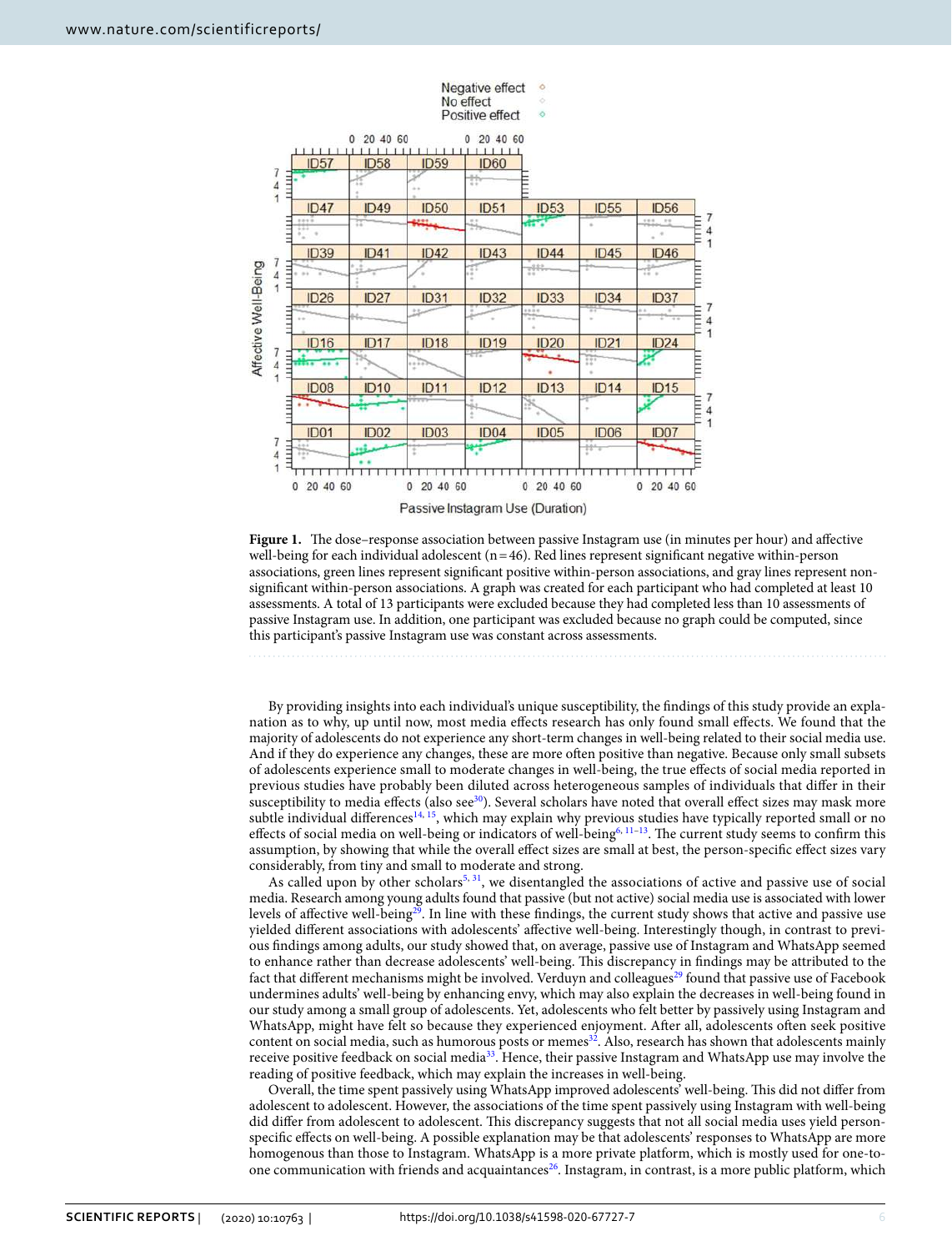allows its users to follow a diverse set of people, ranging from best friends to singers, actors, and influencers<sup>28</sup>, and to engage in intimate communication as well as self-presentation and social comparison. Such diverse uses could lead to more varied, or even opposing responses, such as envy versus inspiration.

**Limitations and directions for future research.** The current study extends our understanding of differential susceptibility to media efects, by revealing that the efect of social media use on well-being difers from adolescent to adolescent. The findings confirm our assumption that among the great majority of adolescents, social media use is unrelated to well-being, but that among a small subset, social media use is either related to decreases or increases in well-being. It must be noted, however, that participants in this study felt relatively happy, overall. Studies with more vulnerable samples, consisting of clinical samples or youth with lower socialemotional well-being may elicit different patterns of effects<sup>27</sup>. Also, the current study focused on affective wellbeing, operationalized as happiness. It is plausible that social media use relates diferently with other types of well-being, such as cognitive well-being. An important next step is to identify *which* adolescents are particularly susceptible to experience declines in well-being. It is conceivable, for instance, that the few adolescents who feel worse when they use social media are the ones who receive negative feedback on social medi[a33.](#page-9-26)

In addition, future ESM studies into the efects of social media should attempt to include one or more followup measures to improve our knowledge of the longer-term infuence of social media use on afective well-being. While a week-long ESM is very common and applied in most earlier ESM studies<sup>34</sup>, a week is only a snapshot of adolescent development. Research is needed that investigates whether the associations of social media use with adolescents' momentary afective well-being may cumulate into long-lasting consequences. Such investigations could help clarify whether adolescents who feel bad in the short term would experience more negative consequences in the long term, and whether adolescents who feel better would be more resistant to developing longterm negative consequences. And while most adolescents do not seem to experience any short-term increases or decreases in well-being, more research is needed to investigate whether these adolescents may experience a longer-term impact of social media.

While the use of diferent platforms may be diferently associated with well-being, diferent types of use may also yield diferent efects. Although the current study distinguished between active and passive use of social media, future research should further diferentiate between diferent activities. For instance, because passive use entails many diferent activities, from reading private messages (e.g., WhatsApp messages, direct messages on Instagram) to browsing a public feed (e.g., scrolling through posts on Instagram), research is needed that explores the unique efects of passive public use and passive private use. Research that seeks to explore the nuances in adolescents' susceptibility as well as the nuances in their social media use may truly improve our understanding of the efects of social media use.

# **Methods**

**Participants.** Participants were recruited via a secondary school in the south of the Netherlands. Our preregistered sampling plan set a target sample size of 100 adolescents. We invited adolescents from six classrooms to participate in the study. The final sample consisted of 63 adolescents (i.e., 42% consent rate, which is comparable to other ESM studies among adolescents; see, for instance<sup>35, 36</sup>). Informed consent was obtained from all participants and their parents. On average, participants were 15 years old (*M*=15.12 years, *SD*=0.51) and 54% were girls. All participants self-identifed as Dutch, and 41.3% were enrolled in the prevocational secondary education track, 25.4% in the intermediate general secondary education track, and 33.3% in the academic preparatory education track.

**Procedure.** The study was approved by the Ethics Review Board of the Faculty of Social and Behavioral Sciences at the University of Amsterdam and was performed in accordance with the guidelines formulated by the Ethics Review Board. The study consisted of two phases: A baseline survey and a personalized week-long experience sampling (ESM) study. In phase 1, researchers visited the school during school hours. Researchers informed the participants of the objective and procedure of the study and assured them that their responses would be treated confdentially. Participants were asked to sign the consent form. Next, participants completed a 15-min baseline survey. The baseline survey included questions about demographics and assessed which social media each adolescent used most frequently, allowing to personalize the social media questions presented during the ESM study in phase 2. Afer completing the baseline survey, participants were provided detailed instructions about phase 2.

In phase 2, which took place two and a half weeks afer the baseline survey, a 7-day ESM study was conducted, following the guidelines for ESM studies provided by van Roekel and colleagues<sup>34</sup>. Aiming for at least 30 assessments per participant and based on an average compliance rate of 70 to 80% reported in earlier ESM studies among adolescents<sup>34</sup>, we asked each participant to complete a total of 42 ESM surveys (i.e., six 2-min surveys per day). Participants completed the surveys using their own mobile phone, on which the ESM sofware application Ethica Data was installed during the instruction session with the researchers (phase 1). Each 2-min survey consisted of 22 questions, which assessed adolescents' well-being and social media use. Two open-ended questions were added to the fnal survey of the day, which asked about adolescents' most pleasant and most unpleasant events of the day.

The ESM sampling scheme was semi-random, to allow for randomization and avoid structural patterns in well-being, while taking into account that adolescents were not allowed to use their phone during school time. The Ethica Data app was programmed to generate six beep notifications per day at random time points within a fxed time interval that was tailored to the school's schedule: before school time (1 beep), during school breaks (2 beeps), and afer school time (3 beeps). During the weekend, the beeps were generated during the morning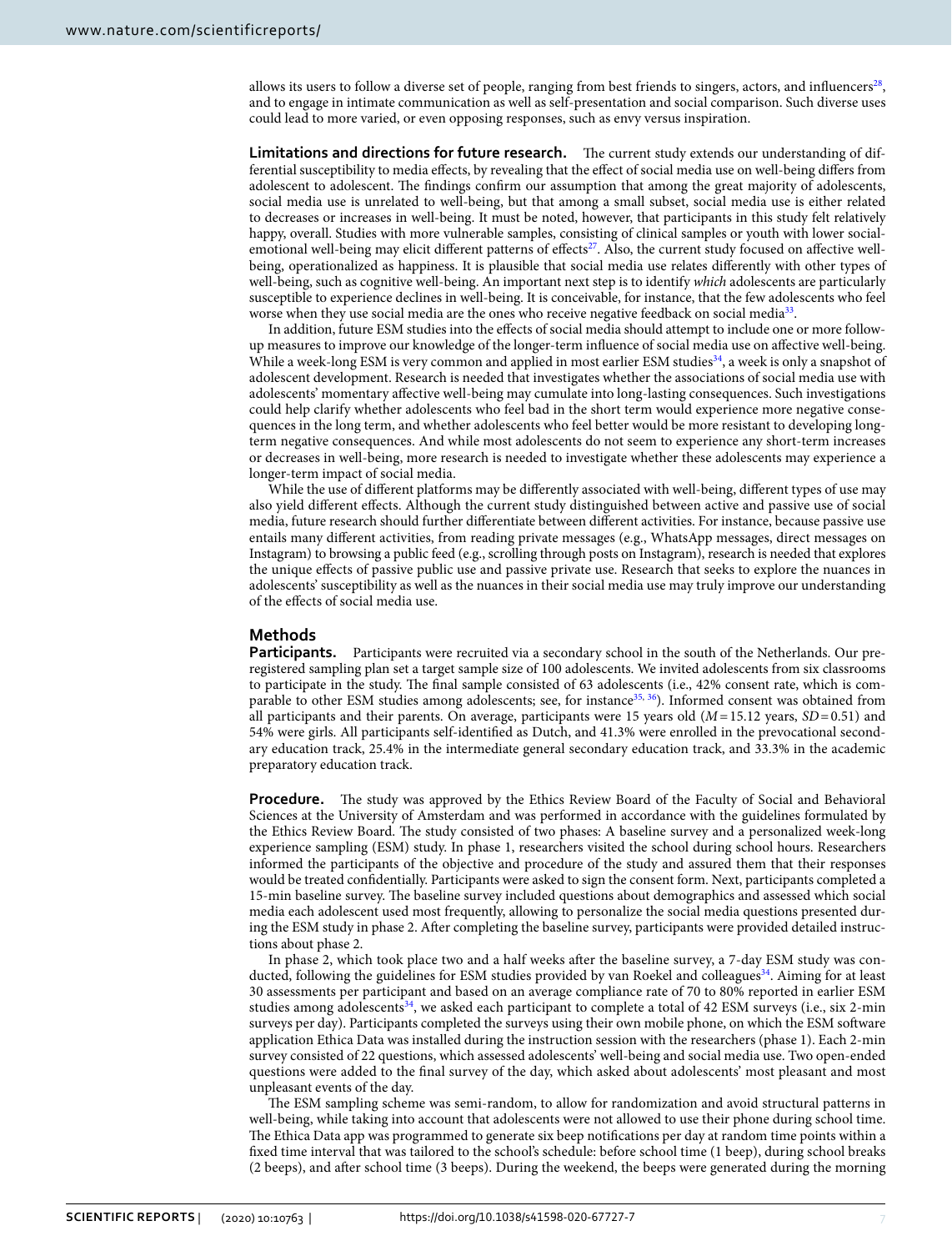(1 beep), afernoon (3 beeps), and evening (2 beeps). To maximize compliance, a 30-min time window was provided to complete each survey. Tis time window was extended to one hour for the frst survey (morning) and two hours for the fnal survey (evening) to account for travel time to school and time spent on evening activities. The average compliance rate was 83.2%. A total of 2,155 ESM assessments were collected: Participants completed an average of 34.83 surveys (*SD*=4.91) on a total of 42 surveys, which is high compared to previous ESM studies among adolescents $34$ .

The questions of the ESM study were personalized based on the responses to the baseline survey. During the ESM study, each participant reported on his/her use of three diferent social media platforms: WhatsApp and either Instagram, Snapchat, YouTube, and/or the chat function of games (i.e., the most popular social media platforms among adolescents<sup>[28](#page-9-21)</sup>). Questions about Instagram and WhatsApp use were only included if the participant had indicated in the baseline survey that s/he used these platforms at least once a week. If a participant had indicated that s/he used Instagram or WhatsApp (or both) less than once a week, s/he was asked to report on the use of Snapchat, YouTube, or the chat function of games, depending on what platform s/he used at least once a week. In addition to Instagram and WhatsApp, questions were asked about a third platform, that was selected based on how frequently the participant used Snapchat, YouTube, or the chat function of games (i.e., at least once a week). Tis resulted in fve diferent combinations of three platforms: Instagram, WhatsApp, and Snapchat (47 participants); Instagram, WhatsApp, and YouTube (11 participants); Instagram, WhatsApp, and chatting via games (2 participants); WhatsApp, Snapchat, and YouTube (1 participant); and WhatsApp, YouTube, and chatting via games (2 participants).

Frequency of social media use. In the baseline survey, participants were asked to indicate how often they used and checked Instagram, WhatsApp, Snapchat, YouTube, and the chat function of games, using response options ranging from 1 (*never*) to 7 (*more than 12 times per day*). These platforms are the five most popular platforms among Dutch 14- and 15-year-old[s28](#page-9-21). Participants' responses were used to select the three social media platforms that were assessed in the personalized ESM study.

**Duration of social media use.** In the ESM study, duration of active and passive social media use was measured by asking participants how much time in the past hour they had spent actively and passively using each of the three platforms that were included in the personalized ESM surveys. Response options ranged from *0* to *60 min*, with 5-min intervals. To measure active Instagram use, participants indicated how much time in the past hour they had spent (a) "posting on your feed or sharing something in your story on Instagram" and (b) "sending direct messages/chatting on Instagram." Tese two items were summed to create the variable duration of active Instagram use. Sum scores exceeding 60 min (only 0.52% of all assessments) were recoded to 60 min. To measure duration of passive Instagram use, participants indicated how much time in the past hour they had spent "viewing posts/stories of others on Instagram." To measure the use of WhatsApp, Snapchat, YouTube and game-based chatting, we asked participants how much time they had spent "sending WhatsApp messages" (active use) and "reading WhatsApp messages" (passive use); "sending snaps/messages or sharing something in your story on Snapchat" (active use) and "viewing snaps/stories/messages from others on Snapchat" (passive use); "posting YouTube clips" (active use) and "watching YouTube clips" (passive use); "sending messages via the chat function of a game/games" (active use) and "reading messages via the chat function of a game/games" (passive use). Duration of active and passive overall social media use were created by summing the responses across the three social media platforms for active and passive use, respectively. Sum scores exceeding 60 min (2.13% of all assessments for active overall use; 2.90% for passive overall use) were recoded to 60 min. The duration variables were used to investigate whether the time spent actively or passively using social media was associated with well-being (dose–response associations).

**Use/no use of social media.** Based on the duration variables, we created six dummy variables, one for active and one for passive overall social media use, one for active and one for passive Instagram use, and one for active and one for passive WhatsApp use (0=*no active use* and 1=*active use*, and 0=*no passive use* and 1=*passive use*, respectively). These dummy variables were used to investigate whether the use of social media, irrespective of the duration of use, was associated with well-being (categorical associations).

**Well-being.** Consistent with previous ESM studies<sup>19, 20</sup>, we measured affective well-being using one item, asking "How happy do you feel right now?" at each assessment. Adolescents indicated their response to the question using a 7-point scale ranging from 1 (*not at all*) to 7 (*completely*), with 4 (*a little*) as the midpoint. Convergent validity of this item was established in a separate pilot ESM study among 30 adolescents conducted by the research team of the fourth author: The affective well-being item was strongly correlated with the presence of positive afect and absence of negative afect (assessed by a 10-item positive and negative afect schedule for children; PANAS-C) at both the between-person (positive afect: *r*=0.88, p<0.001; negative afect: *r*=− 0.62, p<0.001) and within-person level (positive afect: *r*=0.74, p<0.001; negative afect: *r*=− 0.58, p<0.001).

**Statistical analyses.** Before conducting the analyses, several validation checks were performed (see<sup>34</sup>). First, we aimed to only include participants in the analyses who had completed more than 33% of all ESM assessments (i.e., at least 14 assessments). Next, we screened participants' responses to the open questions for unserious responses (e.g., gross comments, jokes). And fnally, we inspected time series plots for patterns in answering tendencies. Since all participants completed more than 33% of all ESM assessments, and no inappropriate responses or low-quality data patterns were detected, all participants were included in the analyses.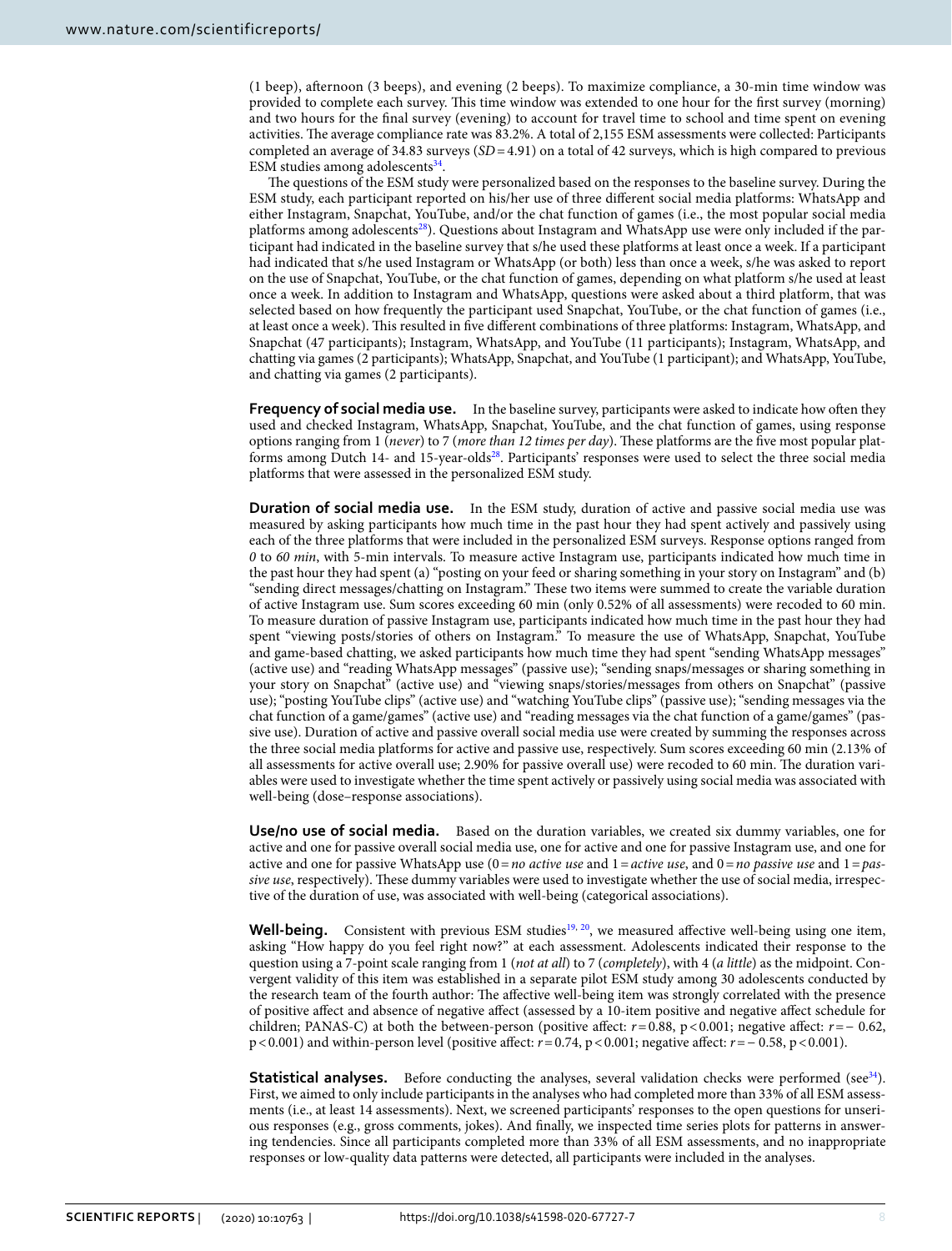Following our preregistered analysis plan, we tested the proposed associations in a series of multilevel models. Before doing so, we tested the homoscedasticity and linearity assumptions for multilevel analyses<sup>37</sup>. Inspection of standardized residual plots indicated that the data met these assumptions (plots are available on OSF at [https](https://osf.io/nhks2) [://osf.io/nhks2\)](https://osf.io/nhks2). We specifed separate models for overall social media use, use of Instagram, and use of WhatsApp. To investigate to what extent adolescents' well-being would vary depending on whether they had actively or passively used social media/Instagram/WhatsApp or not during the past hour (categorical associations), we tested models including the dummy variables as predictors (active use versus no active use, and passive use versus no passive use; models 1, 3, and 5). To investigate whether, at moments when adolescents had used social media/Instagram/WhatsApp during the past hour, their well-being would vary depending on the duration of social media/Instagram/WhatsApp use (dose–response associations), we tested models including the duration variables as predictors (duration of active use and duration of passive use; models 2, 4, and 6). In order to avoid negative skew in the duration variables, we only included assessments during which adolescents had used social media in the past hour (overall, Instagram, or WhatsApp, respectively), either actively or passively. All models included well-being as outcome variable. Since multilevel analyses allow to include all available data for each individual, no missing data were imputed and no data points were excluded.

We used a model building approach that involved three steps. In the frst step, we estimated an intercept-only model to assess the relative amount of between- and within-person variance in afective well-being. We estimated a three-level model in which repeated momentary assessments (level 1) were nested within adolescents (level 2), who, in turn, were nested within classrooms (level 3). However, because the between-classroom variance in afective well-being was small (i.e., 0.4% of the variance was explained by diferences between classes), we proceeded with estimating two-level (instead of three-level) models, with repeated momentary assessments (level 1) nested within adolescents (level 2).

In the second step, we assessed the within-person associations of well-being with (a) overall active and passive social media use (i.e., the total of the three platforms), (b) active and passive use of Instagram, and (c) active and passive use of WhatsApp, by adding fxed efects to the model (Models 1A-6A). To facilitate the interpretation of the associations and control for the efects of time, a covariate was added that controlled for the *n*th assessment of the study week (instead of the *n*th assessment of the day, as preregistered). Tis so-called detrending is helpful to interpret within-person associations as correlated fuctuations beyond other changes in social media use and well-being<sup>[38](#page-9-32)</sup>. In order to obtain within-person estimates, we person-mean centered all predictors<sup>38</sup>. Significance of the fxed efects was determined using the Wald test.

In the third and fnal step, we assessed heterogeneity in the within-person associations by adding random slopes to the models (Models 1B-6B). Signifcance of the random slopes was determined by comparing the ft of the fxed efects model with the ft of the random efects model, by performing the Satorra-Bentler scaled chi-square test<sup>39</sup> and by comparing the Bayesian information criterion (BIC<sup>[40](#page-9-34)</sup>) and Akaike information criterion  $(AIC<sup>41</sup>)$  of the models. When the random effects model had a significantly better fit than the fixed effects model (i.e., pointing at signifcant heterogeneity), variance components were inspected to investigate whether heterogeneity existed in the association of either active or passive use. Next, when evidence was found for signifcant heterogeneity, we computed person-specifc efect sizes, based on the random efect models, to investigate what percentages of adolescents experienced better well-being, worse well-being, and no changes in well-being. In line with Keijsers and colleagues<sup>[42](#page-9-36)</sup> we only included participants who had completed at least 10 assessments. In addition, for the dose–response associations, we constructed graphical representations of the person-specifc slopes, based on the person-specifc efect sizes, using the *xyplot* function from the lattice package in [R43.](#page-9-37)

Three improvements were made to our original preregistered plan. First, rather than estimating the models with multilevel modelling in  $\mathbb{R}^{43}$ , we ran the preregistered models in Mplus<sup>44</sup>. Mplus provides standardized estimates for the fxed efects models, which ofers insight into the efect sizes. Tis allowed us to compare the relative strength of the associations of passive versus active use with well-being. Second, instead of using the maximum likelihood estimator, we used the maximum likelihood estimator with robust standard errors (MLR), which are robust to non-normality. Sensitivity tests, uploaded on OSF [\(https://osf.io/nhks2\)](https://osf.io/nhks2), indicated that the results were almost identical across the two sofware packages and estimation approaches. Tird, to improve the interpretation of the results and make the scales of the duration measures of social media use and well-being more comparable, we transformed the social media duration scores (0 to 60 min) into scales running from 0 to 6, so that an increase of 1 unit reflects 10 min of social media use. The model estimates were unaffected by this transformation.

**Reporting summary.** Further information on the research design is available in the Nature Research Reporting Summary linked to this article.

## **Data availability**

The dataset generated and analysed during the current study is available in Figshare<sup>[45](#page-9-39)</sup>. The preregistration of the design, sampling and analysis plan, and the analysis scripts used to analyse the data for this paper are available online on the Open Science Framework website [\(https://osf.io/nhks2\)](https://osf.io/nhks2).

Received: 24 January 2020; Accepted: 11 June 2020 Published online: 01 July 2020

#### **References**

<span id="page-8-0"></span>1. Best, P., Manktelow, R. & Taylor, B. Online communication, social media and adolescent wellbeing: A systematic narrative review. *Child Youth Serv. Rev.* **41**, 27–36.<https://doi.org/10.1016/j.childyouth.2014.03.001> (2014).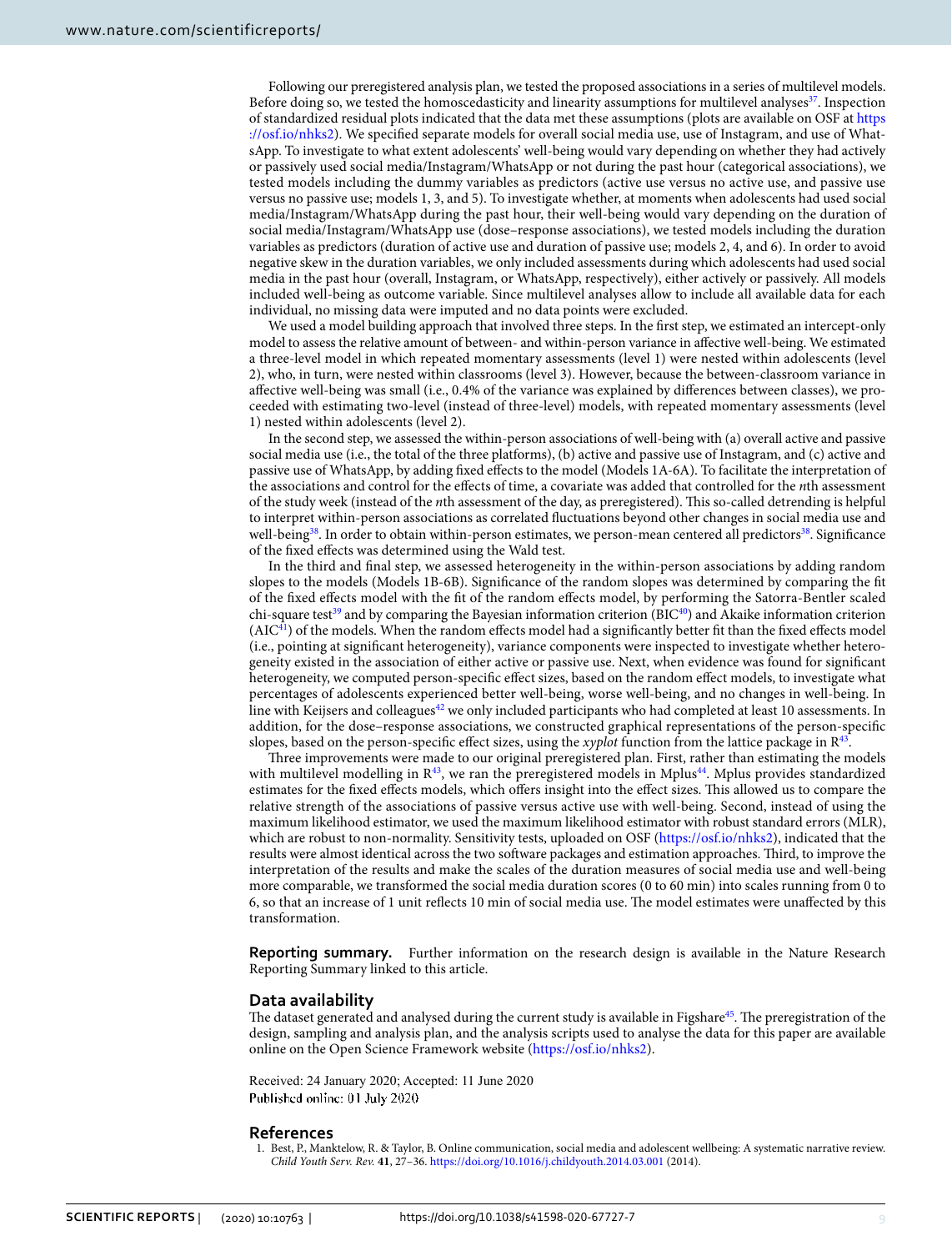- 2. James, C. *et al.* Digital life and youth well-being, social connectedness, empathy, and narcissism. *Pediatrics* **140**, S71–S75. [https://](https://doi.org/10.1542/peds.2016-1758F) [doi.org/10.1542/peds.2016-1758F](https://doi.org/10.1542/peds.2016-1758F) (2017).
- 3. McCrae, N., Gettings, S. & Purssell, E. Social media and depressive symptoms in childhood and adolescence: A systematic review. *Adolesc. Res. Rev.* **2**, 315–330.<https://doi.org/10.1007/s40894-017-0053-4> (2017).
- 4. Sarmiento, I. G. *et al.* How does social media use relate to adolescents' internalizing symptoms? Conclusions from a systematic narrative review. *Adolesc Res Rev*, 1–24, doi:10.1007/s40894-018-0095-2 (2018).
- <span id="page-9-0"></span>5. Orben, A. Teenagers, screens and social media: A narrative review of reviews and key studies. *Soc. Psychiatry Psychiatr. Epidemiol.* <https://doi.org/10.1007/s00127-019-01825-4> (2020).
- <span id="page-9-1"></span>6. Orben, A., Dienlin, T. & Przybylski, A. K. Social media's enduring efect on adolescent life satisfaction. *Proc. Natl. Acad. Sci. USA* **116**, 10226–10228. <https://doi.org/10.1073/pnas.1902058116> (2019).
- <span id="page-9-2"></span>7. Whitlock, J. & Masur, P. K. Disentangling the association of screen time with developmental outcomes and well-being: Problems, challenges, and opportunities. *JAMA* <https://doi.org/10.1001/jamapediatrics.2019.3191> (2019).
- <span id="page-9-3"></span>8. Hamaker, E. L. In *Handbook of Research Methods for Studying Daily Life* (eds Mehl, M. R. & Conner, T. S.) 43–61 (Guilford Press, New York, 2012).
- 9. Schmiedek, F. & Dirk, J. In *Te Encyclopedia of Adulthood and Aging* (ed. Krauss Whitbourne, S.) 1–6 (Wiley, 2015).
- <span id="page-9-4"></span>10. Keijsers, L. & van Roekel, E. In *Reframing Adolescent Research* (eds Hendry, L. B. & Kloep, M.) (Routledge, 2018).
- <span id="page-9-5"></span>11. Coyne, S. M., Rogers, A. A., Zurcher, J. D., Stockdale, L. & Booth, M. Does time spent using social media impact mental health? An eight year longitudinal study. *Comput. Hum. Behav.* **104**, 106160. <https://doi.org/10.1016/j.chb.2019.106160>(2020).
- <span id="page-9-7"></span>12. Boers, E., Afzali, M. H., Newton, N. & Conrod, P. Association of screen time and depression in adolescence. *JAMA* **173**, 853–859. <https://doi.org/10.1001/jamapediatrics.2019.1759> (2019).
- <span id="page-9-6"></span>13. Jensen, M., George, M. J., Russell, M. R. & Odgers, C. L. Young adolescents' digital technology use and mental health symptoms: Little evidence of longitudinal or daily linkages. *Clin. Psychol. Sci.* <https://doi.org/10.1177/2167702619859336>(2019).
- <span id="page-9-8"></span>14. Valkenburg, P. M. Te limited informativeness of meta-analyses of media efects. *Perspect. Psychol. Sci.* **10**, 680–682. [https://doi.](https://doi.org/10.1177/1745691615592237) [org/10.1177/1745691615592237](https://doi.org/10.1177/1745691615592237) (2015).
- <span id="page-9-9"></span>15. Pearce, L. J. & Field, A. P. Te impact of "scary" TV and flm on children's internalizing emotions: A meta-analysis. *Hum. Commun.. Res.* **42**, 98–121.<https://doi.org/10.1111/hcre.12069> (2016).
- <span id="page-9-10"></span>16. Howard, M. C. & Hofman, M. E. Variable-centered, person-centered, and person-specifc approaches. *Organ. Res. Methods* **21**, 846–876. <https://doi.org/10.1177/1094428117744021>(2017).
- <span id="page-9-11"></span>17. Valkenburg, P. M. & Peter, J. Te diferential susceptibility to media efects model. *J. Commun.* **63**, 221–243. [https://doi.org/10.1111/](https://doi.org/10.1111/jcom.12024) [jcom.12024](https://doi.org/10.1111/jcom.12024) (2013).
- <span id="page-9-12"></span>18. Eid, M. & Diener, E. Global judgments of subjective well-being: Situational variability and long-term stability. *Soc. Indic. Res.* **65**, 245–277. <https://doi.org/10.1023/B:SOCI.0000003801.89195.bc>(2004).
- <span id="page-9-13"></span>19. Kross, E. *et al.* Facebook use predicts declines in subjective well-being in young adults. *PLoS ONE* **8**, e69841. [https://doi.org/10.1371/](https://doi.org/10.1371/journal.pone.0069841) [journal.pone.0069841](https://doi.org/10.1371/journal.pone.0069841) (2013).
- <span id="page-9-14"></span>20. Reissmann, A., Hauser, J., Stollberg, E., Kaunzinger, I. & Lange, K. W. The role of loneliness in emerging adults' everyday use of facebook—An experience sampling approach. *Comput. Hum. Behav.* **88**, 47–60. <https://doi.org/10.1016/j.chb.2018.06.011> (2018).
- <span id="page-9-15"></span>21. Rutledge, R. B., Skandali, N., Dayan, P. & Dolan, R. J. A computational and neural model of momentary subjective well-being. *Proc. Natl. Acad. Sci. USA* **111**, 12252–12257.<https://doi.org/10.1073/pnas.1407535111> (2014).
- <span id="page-9-16"></span>22. Tov, W. In *Handbook of Well-being* (eds Diener, E.D. *et al.*) (DEF Publishers, 2018).
- <span id="page-9-17"></span>23. Harter, S. *The Construction of the Self: Developmental and Sociocultural Foundations* (Guilford Press, New York, 2012).
- <span id="page-9-18"></span>24. Steinberg, L. *Adolescence*. Vol. 9 (McGraw-Hill, 2011).
- <span id="page-9-19"></span>25. Rideout, V. & Fox, S. *Digital Health Practices, Social Media Use, and Mental Well-being Among Teens and Young Adults in the US* (HopeLab, San Francisco, 2018).
- <span id="page-9-27"></span>26. Waterloo, S. F., Baumgartner, S. E., Peter, J. & Valkenburg, P. M. Norms of online expressions of emotion: Comparing Facebook, Twitter, Instagram, and WhatsApp. *New Media Soc.* **20**, 1813–1831.<https://doi.org/10.1177/1461444817707349> (2017).
- <span id="page-9-21"></span><span id="page-9-20"></span>27. Rideout, V. & Robb, M. B. *Social Media, Social Life: Teens Reveal their Experiences* (Common Sense Media, San Fransico, 2018). 28. van Driel, I. I., Pouwels, J. L., Beyens, I., Keijsers, L. & Valkenburg, P. M. *'Posting, Scrolling, Chatting & Snapping': Youth (14–15) and Social Media in 2019* (Center for Research on Children, Adolescents, and the Media (CcaM), Universiteit van Amsterdam, 2019).
- <span id="page-9-22"></span>29. Verduyn, P. *et al.* Passive Facebook usage undermines afective well-being: Experimental and longitudinal evidence. *J. Exp. Psychol.* **144**, 480–488.<https://doi.org/10.1037/xge0000057> (2015).
- <span id="page-9-23"></span>30. Valkenburg, P. M. & Peter, J. Five challenges for the future of media-efects research. *Int. J. Commun.* **7**, 197–215 (2013).
- <span id="page-9-24"></span>31. Verduyn, P., Ybarra, O., Résibois, M., Jonides, J. & Kross, E. Do social network sites enhance or undermine subjective well-being? A critical review. *Soc. Issues Policy Rev.* **11**, 274–302.<https://doi.org/10.1111/sipr.12033> (2017).
- <span id="page-9-25"></span>32. Radovic, A., Gmelin, T., Stein, B. D. & Miller, E. Depressed adolescents' positive and negative use of social media. *J. Adolesc.* **55**, 5–15. <https://doi.org/10.1016/j.adolescence.2016.12.002> (2017).
- <span id="page-9-26"></span>33. Valkenburg, P. M., Peter, J. & Schouten, A. P. Friend networking sites and their relationship to adolescents' well-being and social self-esteem. *Cyberpsychol. Behav.* **9**, 584–590.<https://doi.org/10.1089/cpb.2006.9.584>(2006).
- <span id="page-9-28"></span>34. van Roekel, E., Keijsers, L. & Chung, J. M. A review of current ambulatory assessment studies in adolescent samples and practical recommendations. *J. Res. Adolesc.* **29**, 560–577.<https://doi.org/10.1111/jora.12471>(2019).
- <span id="page-9-29"></span>35. van Roekel, E., Scholte, R. H. J., Engels, R. C. M. E., Goossens, L. & Verhagen, M. Loneliness in the daily lives of adolescents: An experience sampling study examining the efects of social contexts. *J. Early Adolesc.* **35**, 905–930. [https://doi.org/10.1177/02724](https://doi.org/10.1177/0272431614547049) [31614547049](https://doi.org/10.1177/0272431614547049) (2015).
- <span id="page-9-30"></span>36. Neumann, A., van Lier, P. A. C., Frijns, T., Meeus, W. & Koot, H. M. Emotional dynamics in the development of early adolescent psychopathology: A one-year longitudinal Study. *J. Abnorm. Child Psychol.* **39**, 657–669.<https://doi.org/10.1007/s10802-011-9509-3> (2011).
- <span id="page-9-31"></span>37. Hox, J., Moerbeek, M. & van de Schoot, R. *Multilevel Analysis: Techniques and Applications* 3rd edn. (Routledge, London, 2018).
- <span id="page-9-32"></span>38. Wang, L. P. & Maxwell, S. E. On disaggregating between-person and within-person efects with longitudinal data using multilevel models. *Psychol. Methods* **20**, 63–83.<https://doi.org/10.1037/met0000030> (2015).
- <span id="page-9-33"></span>39. Satorra, A. & Bentler, P. M. Ensuring positiveness of the scaled diference chi-square test statistic. *Psychometrika* **75**, 243–248. [https](https://doi.org/10.1007/s11336-009-9135-y) [://doi.org/10.1007/s11336-009-9135-y](https://doi.org/10.1007/s11336-009-9135-y) (2010).
- <span id="page-9-34"></span>40. Schwarz, G. Estimating the dimension of a model. *Ann. Stat.* **6**, 461–464.<https://doi.org/10.1214/aos/1176344136> (1978).
- <span id="page-9-35"></span>41. Akaike, H. A new look at the statistical model identifcation. *IEEE Trans. Autom. Control* **19**, 716–723. [https://doi.org/10.1109/](https://doi.org/10.1109/TAC.1974.1100705) [TAC.1974.1100705](https://doi.org/10.1109/TAC.1974.1100705) (1974).
- <span id="page-9-36"></span>42. Keijsers, L. *et al.* What drives developmental change in adolescent disclosure and maternal knowledge? Heterogeneity in withinfamily processes. *Dev. Psychol.* **52**, 2057–2070. <https://doi.org/10.1037/dev0000220> (2016).
- <span id="page-9-37"></span>43. R Core Team *R: A Language and Environment for Statistical Computing.* (R Foundation for Statistical Computing, Vienna, 2017).
- <span id="page-9-38"></span>44. Muthén, L. K. & Muthén, B. O. *Mplus User's Guide* 8th edn. (Muthén & Muthén, Los Angeles, 2017).
- <span id="page-9-39"></span>45. Beyens, I., Pouwels, J. L., van Driel, I. I., Keijsers, L. & Valkenburg, P. M. Dataset belonging to Beyens et al. (2020). The effect of social media on well-being difers from adolescent to adolescent. <https://doi.org/10.21942/uva.12497990> (2020).